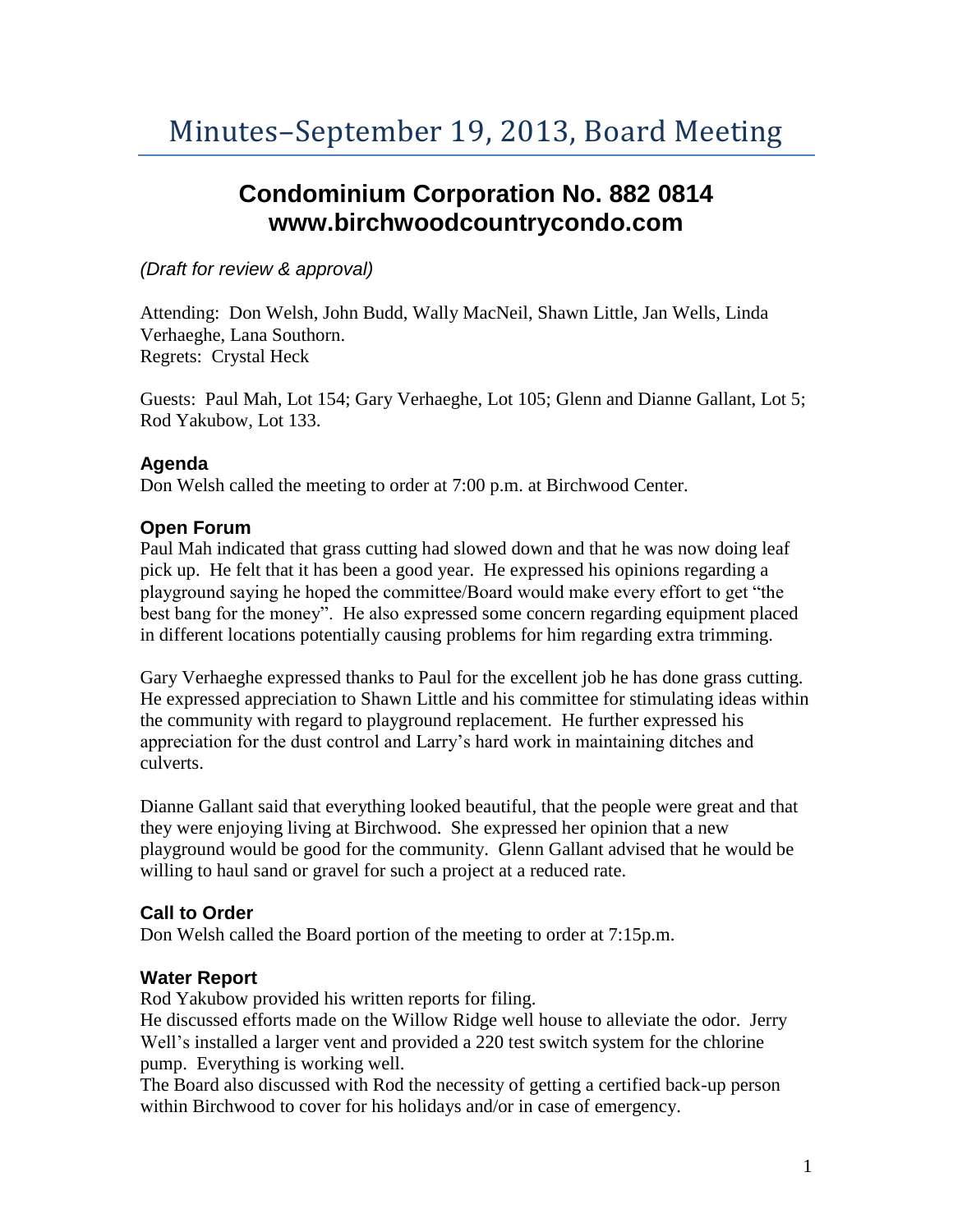# **Site Services**

Wally provided Larry's written report for filing. The majority of Larry's time was spent with culvert cleanup and regular maintenance. It was also noted that the dumpster was again filling with cardboard.

#### **Minutes**

Moved by Linda Verhaeghe and seconded by John Budd **that the minutes of the August 15, 2013 meeting of the Board of Directors be approved as circulated**. CARRIED

# **Financial Report**

Jan Wells presented an amended Balance Sheet, Statement of Operations and arrears notices for the period ending June 30, 2013.

Crystal Heck was contacted by Albert Boisvert to request information regarding the loan of a log splitter to the Board. Wally MacNeil will contact Bob Leeder for clarification. Moved by John Budd and seconded by Don Welsh **that the financial report be accepted as presented.** CARRIED

# **Site Services Report**

Wally MacNeil advised that the eaves trough had been completed on the Birchwood Center.

The bridge was damaged on August 26, 2013 by a contractor working for the owners of Lot 101. The owner will discuss this situation with his contractor.

Wally further advised the Board that Curtis Human from Lot 91 assisted with the repair of the bridge. The Board wishes to thank Curtis for his assistance.

The Board was reminded of the promise of a donation of a load of gravel by Drayton Valley Sand and Gravel. The Board wishes to thank Wayne and Wes Irvine for their assistance in this endeavor.

Brazeau County approval has been received for Lot 105, Gary Verhaeghe's deck development.

# **Playground Committee Report**

Shawn Little presented a letter, on behalf of the playground committee, for Board signature, regarding Board permission for the committee to build a playground in the park. He also requested that the Birchwood Enhancement Projects AGM be held in conjunction with the Condominium AGM in June, 2014. The Board agreed to his requests.

There will be a meeting October 3, 2013 at 7:30 p.m. to discuss costs and fundraising strategies.

A poster will be posted on October 1, 2013 to advertise a pizza fund raiser for the Playground.

The Board discussed concerns with regard to insurance coverage. Jan Wells had called our insurance company and was advised that the Condominium Corporation was covered as long as equipment was CSA approved and that signage is posted. Shawn advised the Board that the Playground Committee would regularly inspect and log the equipment maintenance according to the manufacturer's recommendations to ensure that it is in good working order.